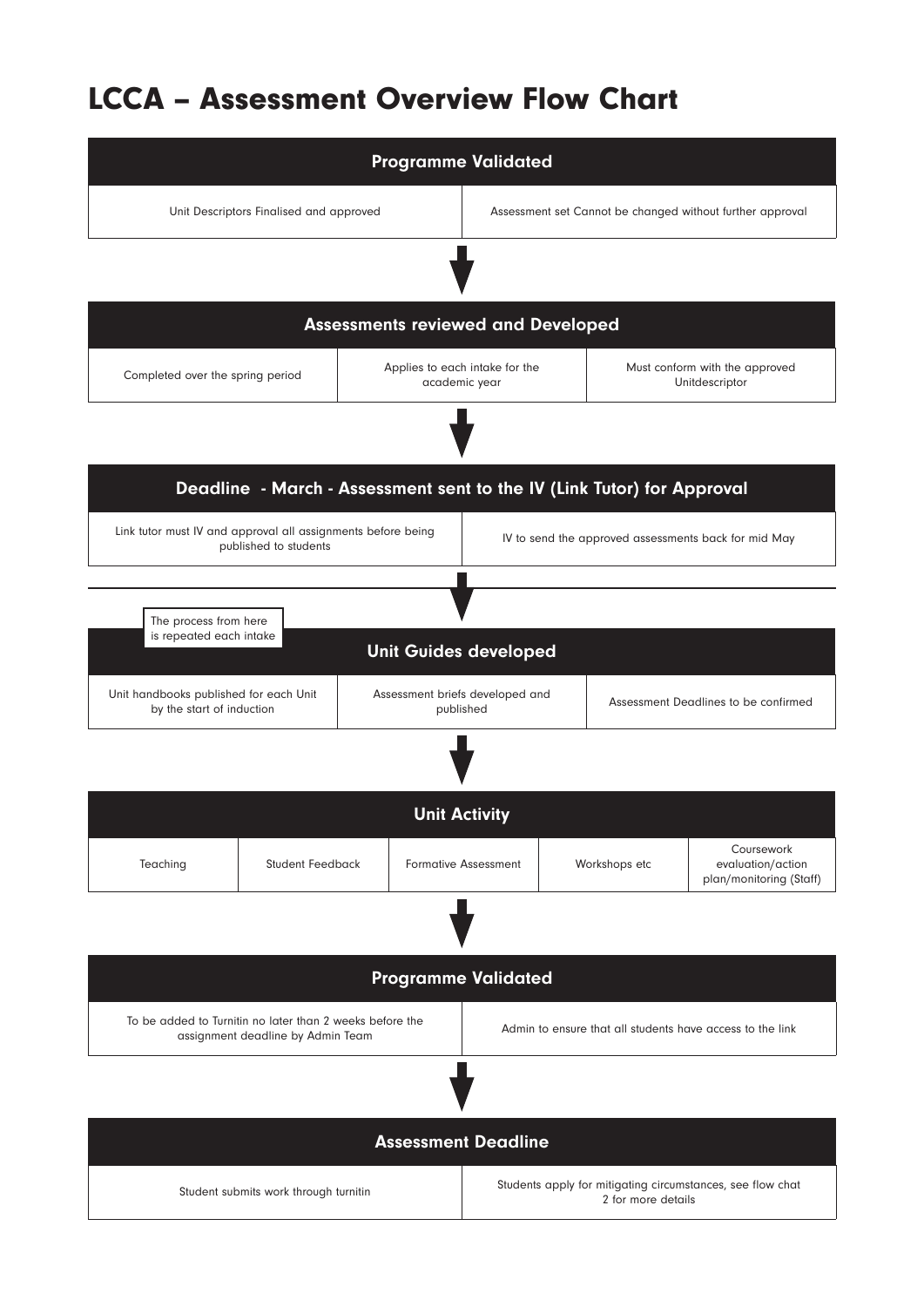## Stage 2 – Marking and Internal Boards

| <b>Students upload Assessment to Turnitin</b>                                                                                   |                                                           |                                   |                                                                                              |                                                                                             |                                 |
|---------------------------------------------------------------------------------------------------------------------------------|-----------------------------------------------------------|-----------------------------------|----------------------------------------------------------------------------------------------|---------------------------------------------------------------------------------------------|---------------------------------|
| Teaching staff to check that<br>assessments has been uploaded<br>correctly. Course Directors to ensure checks<br>have been done |                                                           |                                   | <b>Plagiarism Checks</b>                                                                     | Initiate Academic Misconduct process if<br>required. Flow chart 5                           |                                 |
|                                                                                                                                 |                                                           |                                   |                                                                                              |                                                                                             |                                 |
| <b>Tutors Mark work 2 week deadline</b>                                                                                         |                                                           |                                   |                                                                                              |                                                                                             |                                 |
| This includes both<br>1st and 2nd marking<br>2nd marking of a<br>sample only                                                    | <b>UCA Assessment</b><br>Feedback form to be<br>completed | Provisional grade to<br>be agreed | Course Directorto<br>gather, review and<br>store marksheets in<br>the agreed shared<br>space | Appropriate<br>nominated individual<br>from LCCA to audit<br>and confirm with<br><b>UCA</b> | UCA IV process to<br>take place |



|                                                                                           | Internal Board             |                                                  |
|-------------------------------------------------------------------------------------------|----------------------------|--------------------------------------------------|
| Marks and IV forms sent to admin team for<br>storing and preparing for the internal board | Internal board takes place | Provisional marks and processes<br>are confirmed |



| Post Internal Board 4 weeks after assessment deadline                               |                                             |  |  |
|-------------------------------------------------------------------------------------|---------------------------------------------|--|--|
| Confirmed Provsional Marks are provided to UCA for the<br><b>Board of Examiners</b> | Marks and feedback are released to students |  |  |
|                                                                                     |                                             |  |  |
|                                                                                     |                                             |  |  |
|                                                                                     |                                             |  |  |

| <b>Resit/Dissertation Board</b>                                      |                                                                                   |                                                       |                                                                        |  |
|----------------------------------------------------------------------|-----------------------------------------------------------------------------------|-------------------------------------------------------|------------------------------------------------------------------------|--|
| For Fdn Student a resit will take<br>place after the assesment board | The work will be marked and<br>second marked for submission to<br>the resit board | Dissertation (L6+) assessments<br>will also be marked | Resit board will take place 8<br>10 weeks after assessment<br>deadline |  |